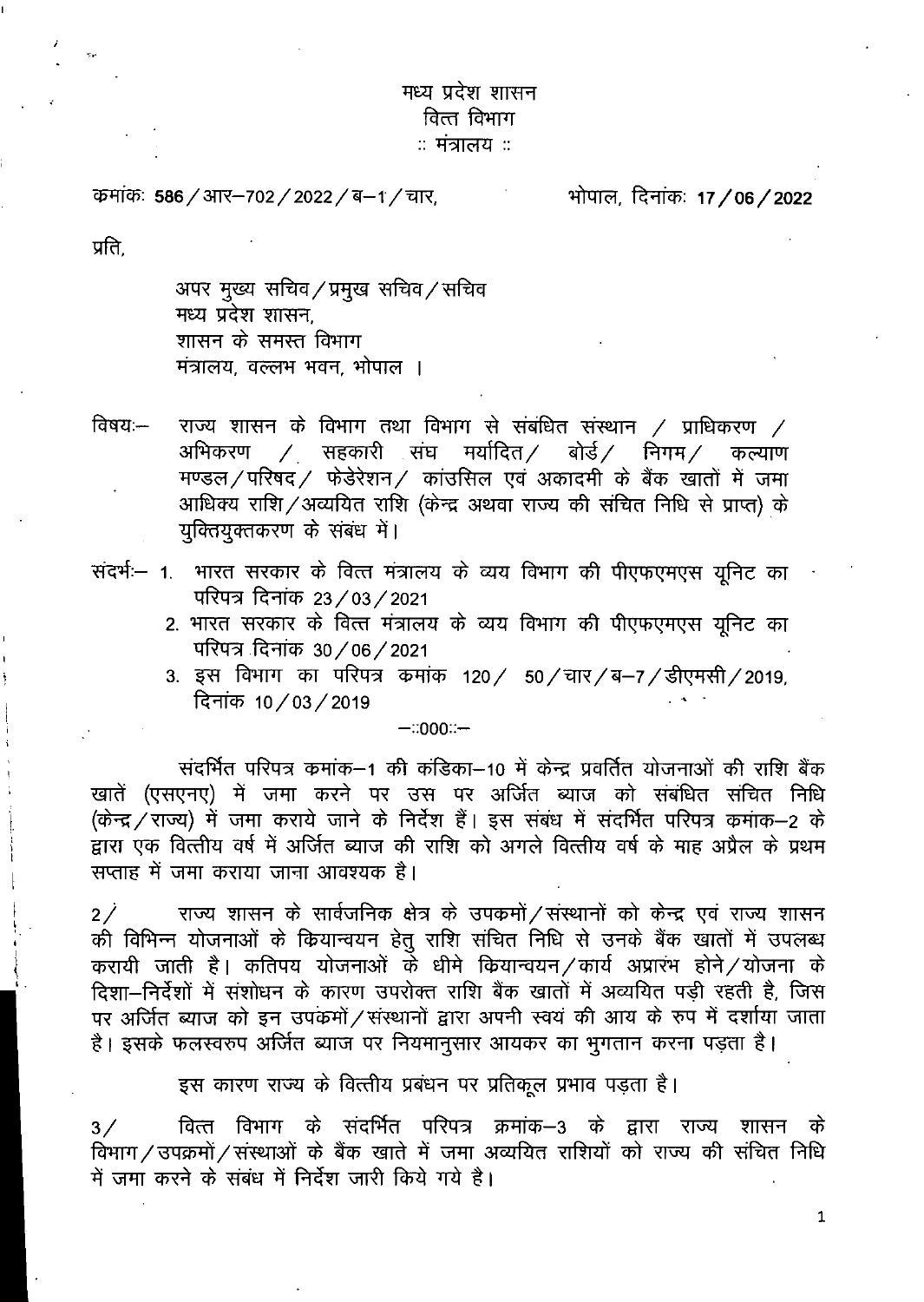उपरोक्त को दृष्टिगत रखते हुये आपके विभाग तथा विभाग से संबंधित संस्थान के बैंक खातों / एफडीआर / अन्य वित्तीय instruments में केन्द्र सरकार / राज्य शासन से प्राप्त अव्ययित राशि एवं उस पर अर्जित ब्याज की राशि को कमशः मुख्य शीर्ष 0075–उपमुख्य शीर्ष 00- लघु शीर्ष 101 "अदावाकृत जमा राशि" एवं मुख्य शीर्ष 0049-ब्याज प्राप्तियाँ उपमुख्य शीर्ष 00-लघु शीर्ष 110- "नगद शेषों के निवेश पर उगाहा गया ब्याज" में जमा कराये जाने का अनुरोध है। यदि भविष्य में राशि की आवश्यकता हो तो प्रशासकीय विभाग द्वारा उचित कारण बताते हुये आगामी बजट में यथोचित प्रावधान कराया जा सकता है।

भारत सरकार द्वारा केंद्र प्रवर्तित योजनाओं में एसएनए खाते की व्यवस्था वित्तीय  $4/$ वर्ष 2021-22 से लागू की गई है। अतः इस अवधि की राशि का व्यय भारत सरकार के दिशा निर्देशों के अनुसार किया जाए। वित्तीय वर्ष 2021-22 से पूर्व की अवधि में बैंक खातों में जमा अव्ययित राशि के लिए कंडिका 3 अनुसार कार्यवाही की जाएँ । संलग्नः- उपरोक्तानुसार

ी पर्या<br>(आईरीन सिंथिया जे.पी.)

संचालक बजट मध्यप्रदेश शासन, वित्त विभाग

भोपाल, दिनांक 17/06/2022

पृष्ठा0कमांकः 587 / 702 / 2022 / ब–1 / चार,

प्रतिलिपि :- सूचनार्थ एवं आवश्यक कार्यवाही हेतु अग्रेषित ।

- राज्यपाल के प्रमुख सचिव, राजभवन, मध्यप्रदेश भोपाल ।  $\mathbf{1}$ .
- प्रमुख सचिव, मध्यप्रदेश विधानसभा, भोपाल ।  $2.$
- निबंधक, उच्च न्यायालय, मध्यप्रदेश जबलपुर ।  $3.$
- प्रमुख सचिव, मुख्यमंत्री सचिवालय, भोपाल ।  $\overline{4}$ .
- सचिव, लोक सेवा आयोग, इंदौर ।  $5<sub>1</sub>$
- सचिव, लोकायुक्त, मध्यप्रदेश, भोपाल । 6.
- महाधिवक्ता / उप महाधिवक्ता, मध्यप्रदेश भोपाल / इंदौर / ग्वालियर ।  $\overline{7}$ .
- महालेखाकार (लेखा एवं हकदारी / आडिट) 1 / 2 म.प्र. ग्वालियर / भोपाल । 8.
- आयुक्त, जनसंपर्क, संचालनालय, मध्यप्रदेश भोपाल । 9.

मुख्य सचिव के स्टॉफ आफीसर, मध्यप्रदेश मंत्रालय, भोपाल । 10.

- समस्त सचिव/संचालक बजट/उप सचिव/अवर सचिव/शोध अधिकारी एवं समस्त  $11.$ शाखा, वित्त विभाग मंत्रालय भोपाल ।
- आयुक्त, कोष एवं लेखा, मध्यप्रदेश ।  $12.$
- समस्त संभागीय संयुक्त संचालक, कोष, लेखा एवं पेंशन, मध्यप्रदेश ।  $13.$
- समस्त कोषालय अधिकारी, मध्यप्रदेश ।  $14.$
- समस्त प्राचार्य, लेखा प्रशिक्षण शाला, मध्यप्रदेश । 15.
- संचालनालय, वित्तीय प्रबंध सूचना प्रणाली, भोपाल को वित्त विभाग की वेबसाईट 16. www.finance.mp.gov.in पर अपलोड करने हेत्।

उप सचिव. मध्यप्रदेश शासन, वित्त विभाग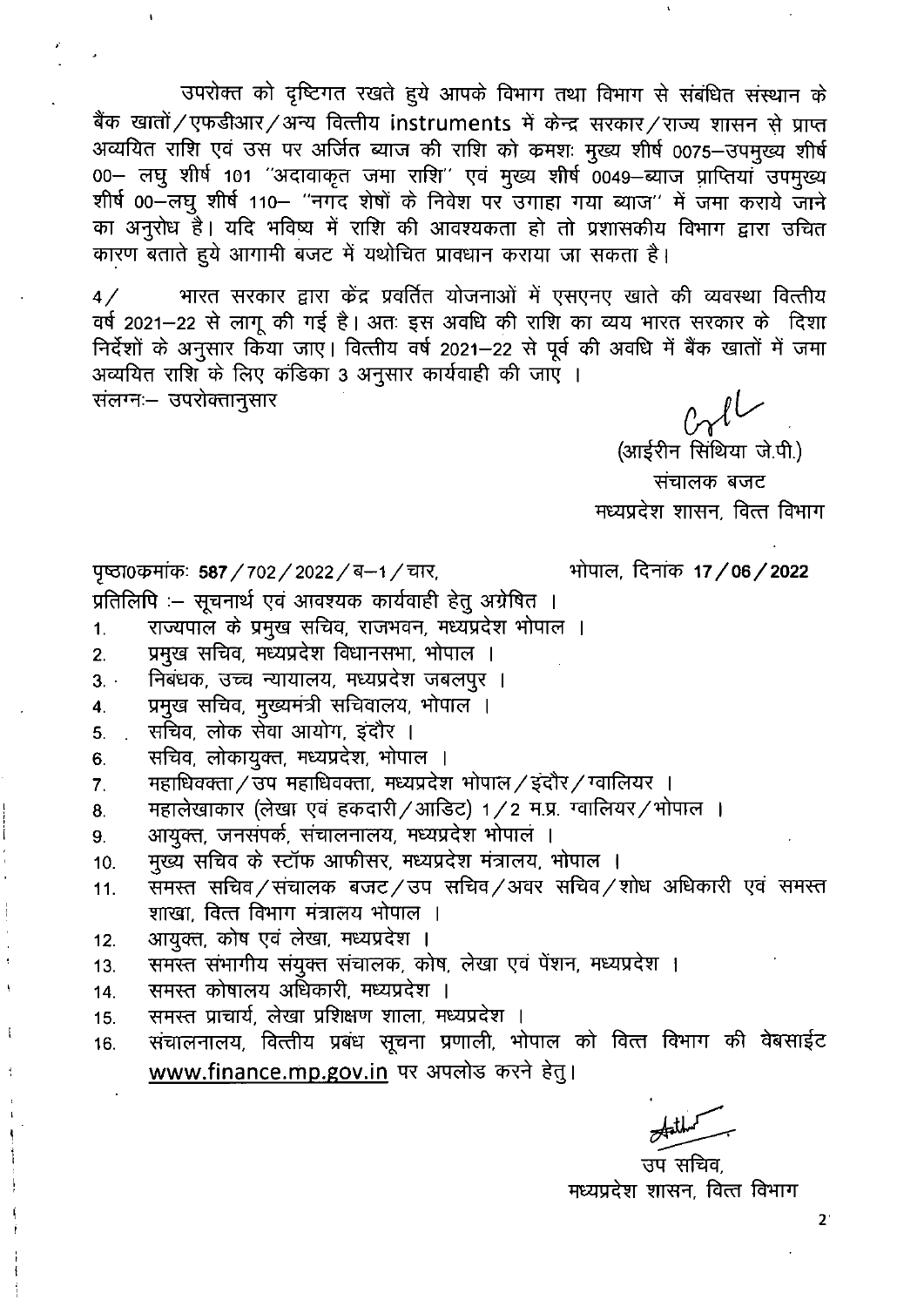### F. No. 1(13)PFMS/FCD/2020 Government of India Ministry of Finance Department of Expenditure PFMS Division

Block No. II,  $5<sup>th</sup>$  Floor, CGO Complex, Lodhi Road, New Delhi, dated 23.03.2021

#### OFFICE MEMORANDUM

# Subject: Procedure for release of funds under the Centrally Sponsored Schemes (CSS) and monitoring utilization of the funds released

The General Financial Rule 232(v) prescribes the release of funds to the State Governments and monitoring utilization of funds through PFMS. For better monitoring of availability and utilization of funds released to the States under the Centrally Sponsored Schemes (CSS) and to reduce float, the Department of Expenditure vide letter of even number dated 16.12.2020 had shared a draft modified procedure for release of funds under CSS with all the State governments and Ministries/Departments of the Government of India to seek their comments. The comments received from the State governments and Ministries/Departments of the Government of India were considered and the procedure has been suitably modified.

With a view to have more effective cash management and bring more efficiency in the public expenditure management, it has been decided that the following procedure will be followed by all the State Governments and Ministries/Departments of the Government of India regarding release and monitoring utilization of funds under CSS with effect from 1<sup>st</sup> July, 2021:

- Every State Government will designate a Single Nodal Agency (SNA) for implementing each CSS. The SNA will open a Single Nodal Account for each CSS at the State level in a Scheduled Commercial Bank authorized to conduct government business by the State Government.
- 2. In case of Umbrella schemes which have multiple sub-schemes, if needed, the State Governments may designate separate SNAs for sub-schemes of the Umbrella Scheme with separate Single Nodal Accounts.
- Implementing Agencies (lAs) down the ladder should use the SNA's account with clearly defined drawing limits set for that account. However, depending on operational requirements, zero-balance subsidiary accounts for each scheme may also be opened for the lAs either in the same branch of the selected bank or in different branches.
- All zero balance subsidiary accounts will have allocated drawing limits to be decided by the SNA concerned from time to time and will draw on real time basis from the Single Nodal Account of the scheme as and when payments are to be made to beneficiaries, vendors etc. The available drawing limit will get reduced by the extent of utilization.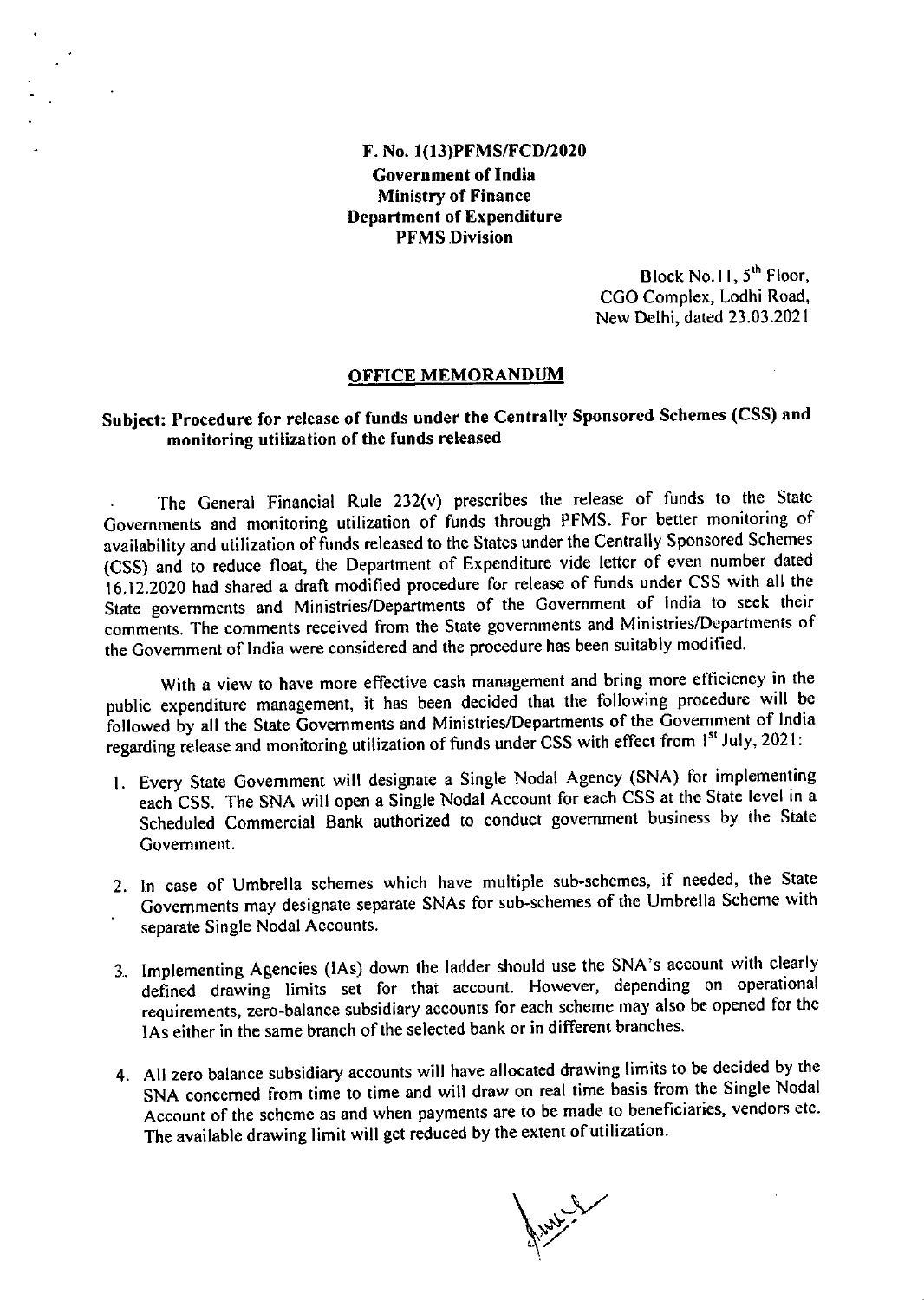- For seamless management of funds, the main account and all zero balance subsidiary accounts should preferably be maintained with the same bank. However, State Government may choose different banks for opening Single Nodal Accounts of different CSS.
- Only banks having a robust IT Systems and extensive branch network should be chosen for. opening the Single Nodal Account of each CSS. The bank chosen should have the facility to open the required number of subsidiary zero balance accounts and a robust MIS for handling accounting and reconciliation at each level. The bank should also provide a user friendly dashboard to officers at various levels to monitor utilization of funds by lAs.
- The bank's software system should be able to monitor the drawing limits of the lAs who should be able to draw funds on real time basis from the SNA's account as and when payments are to be made. The selected bank should ensure proper training and capacity building of branch managers and other staff for smooth operation of these accounts.
- The Ministries/Departments will release the central share for each CSS to the State Government's Account held in the Reserve Bank of India (RBI) for further release to the SNA's Account.
- Funds will be released to the States strictly on the basis of balance funds of the CSS (Central and State share) available in the State treasury and bank account of the SNA as per PFMS or scheme-specific portals fully integrated with PFMS in consonance with rule 232(V) of the General Financial Rules, 2017.
- 10. The SNAs shall ensure that the interest earned from the funds released should be mandatorily remitted to the respective Consolidated Funds on pro-rata basis in terms of Rule 230(8) of GFR, 2017. Interest earned should be clearly and separately depicted in PFMS, scheme-specific portals integrated with PFMS and in MIS provided by the banks.
- Except in case of schemes/sub-schemes having no State share, States will maintain separate budget lines for Central and State Share under each CSS in their Detailed Demand for Grants (DDG), and make necessary provision of the State share in the State's budget. While releasing funds to SNA, State's Integrated Financial Management Information System (IFMIS) should provide these budget heads and the same should be captured in PFMS through treasury integration.
- 12. In the beginning of a financial year, the Ministries/Departments will release not more than 25% of the amount earmarked for a State for a CSS for the financial year. Additional central share (not more than 25% at a time) will be released upon transfer of the stipulated State share to the Single Nodal Account and utilization of at least 75% of the funds released earlier (both Central and State share) and compliance of the conditions of previous sanction. However, this provision will not be applicable in case of schemes where a different quantum of release has been approved by the Cabinet.
- 13. After opening of Single Nodal Account of the scheme and before opening zero balance subsidiary account of lAs or assigning them drawing rights from SNA's account, the lAs at all levels shall return all unspent amounts lying in their accounts to the Single Nodal Account of the SNA. It will be the responsibility of the State government concerned to ensure that the entire unspent amount is returned by all the lAs to the Single Nodal Account of the SNA concerned. For this, the State Governments will work out the modalities and the timelines and will work out Central and state share in the amount so available with lAs.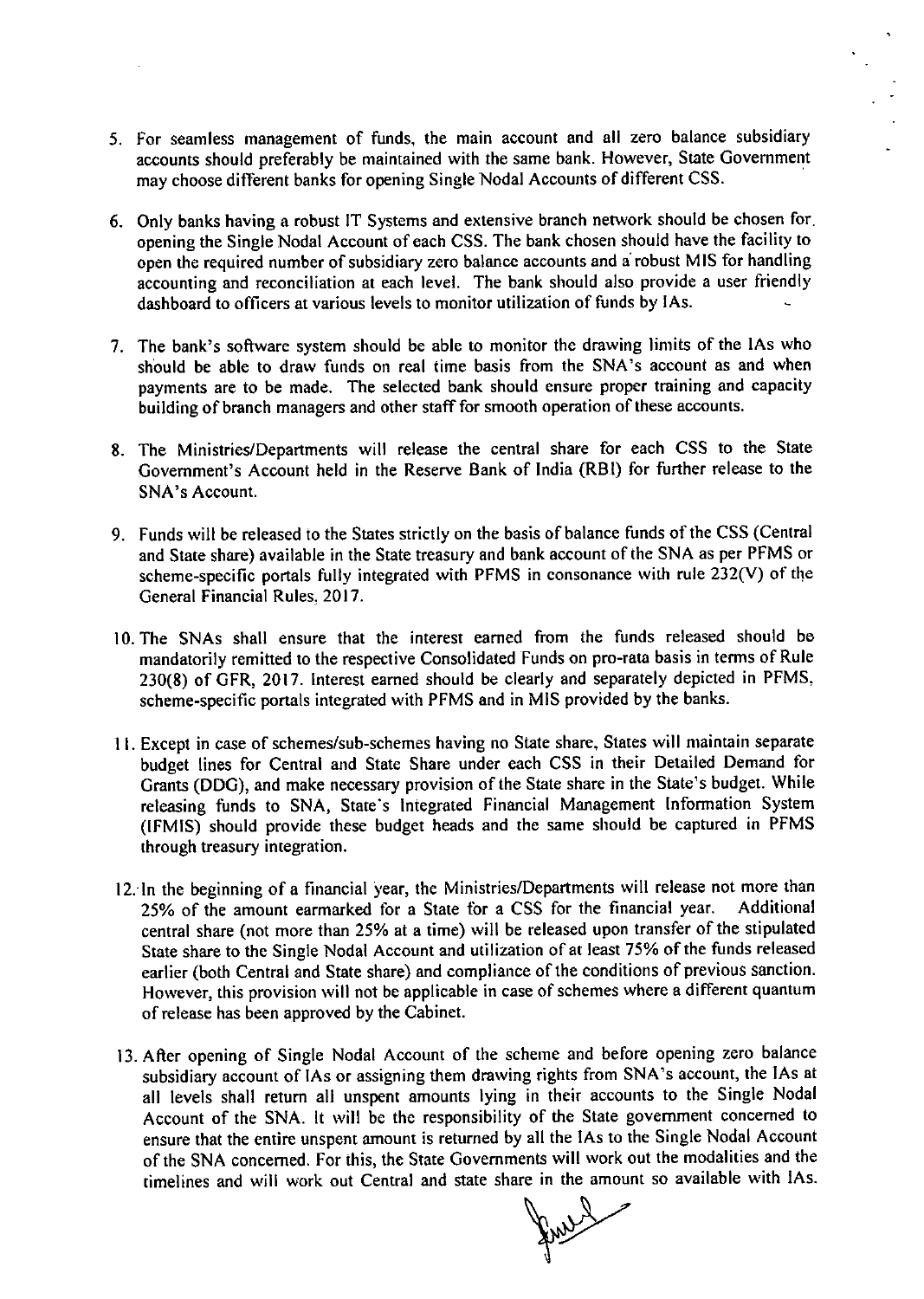SNAs will keep a record of unspent balance lying in the account of lAs and the amount refunded by !As.

- 14. Refund of balance amount by IAs and the amount available in the SNA's account should be taken into account by the Program Division of the Ministry/Department while releasing funds under the scheme. Concerned SNAs shall keep a record of the unspent amount lying in the account of lAs to be deposited in the Single Nodal Account while assigning drawing rights to lAs.
- 15. Ministries/ Departments will ensure that releases under all CSS are made strictly as per the actual requirement on the ground, without resulting in any material float with the implementing agencies at any level.
- The State Government will transfer the Central share received in its account in the RBI to the concerned SNA's account within a period of 21 days of its receipt. The Central share shall not be diverted to the Personal Deposit (PD) account or any other account by the State Government. Corresponding State share should be released as early as possible and not later than 40 days of release of the Central share. The funds will be maintained by the SNA in the Single Nodal Account of each CSS. State Governments/SNAs/lAs shall not transfer schemerelated funds to any other bank account, except for actual payments under the Scheme.
- 17. State Governments will register the SNAs and all IAs on PFMS and use the unique PFMS ID assigned to the SNA and lAs for all payments to them. Bank accounts of the SNAs. lAs, vendors and other organizations receiving funds will also be mapped in PFMS.
- 18. Payments will be made from the zero balance subsidiary accounts up to the drawing limit assigned to such accounts from time to time. Transactions in each Subsidiary Account will be settled with the Single Nodal Account daily through the core banking solution (CBS) on the basis of payments made during the day.
- 19. SNAs and IAs will mandatorily use the EAT module of PFMS or integrate their systems with the PFMS to ensure that information on PFMS is updated by each IA at least once every day.
- 20. SNAs will keep all the funds received in the Single Nodal Account only and shall not divert the same to Fixed Deposits/Flexi-Account/Multi-Option Deposit Account/Corporate Liquid Term Deposit (CLTD) Account etc.
- .21. The State IFMIS should be able to capture scheme component-wise expenditure along with PFMS Scheme Code and Unique Code of the Agencies incurring the expenditure. State Governments will ensure daily uploading/sharing of data by the State IFMIS/Treasury applications on PFMS. PFMS will act as a facilitator for payment, tracking and monitoring of fund flow.
- 22. Release of funds by the Ministries/Departments to States towards the end of the financial year should be avoided to prevent accumulation of unspent balances with States. Ministries/Departments will arrange to complete the release well in time so that States have ample time to seek supplementary appropriations from their respective legislatures, if required, and account for all the releases in the same financial year.

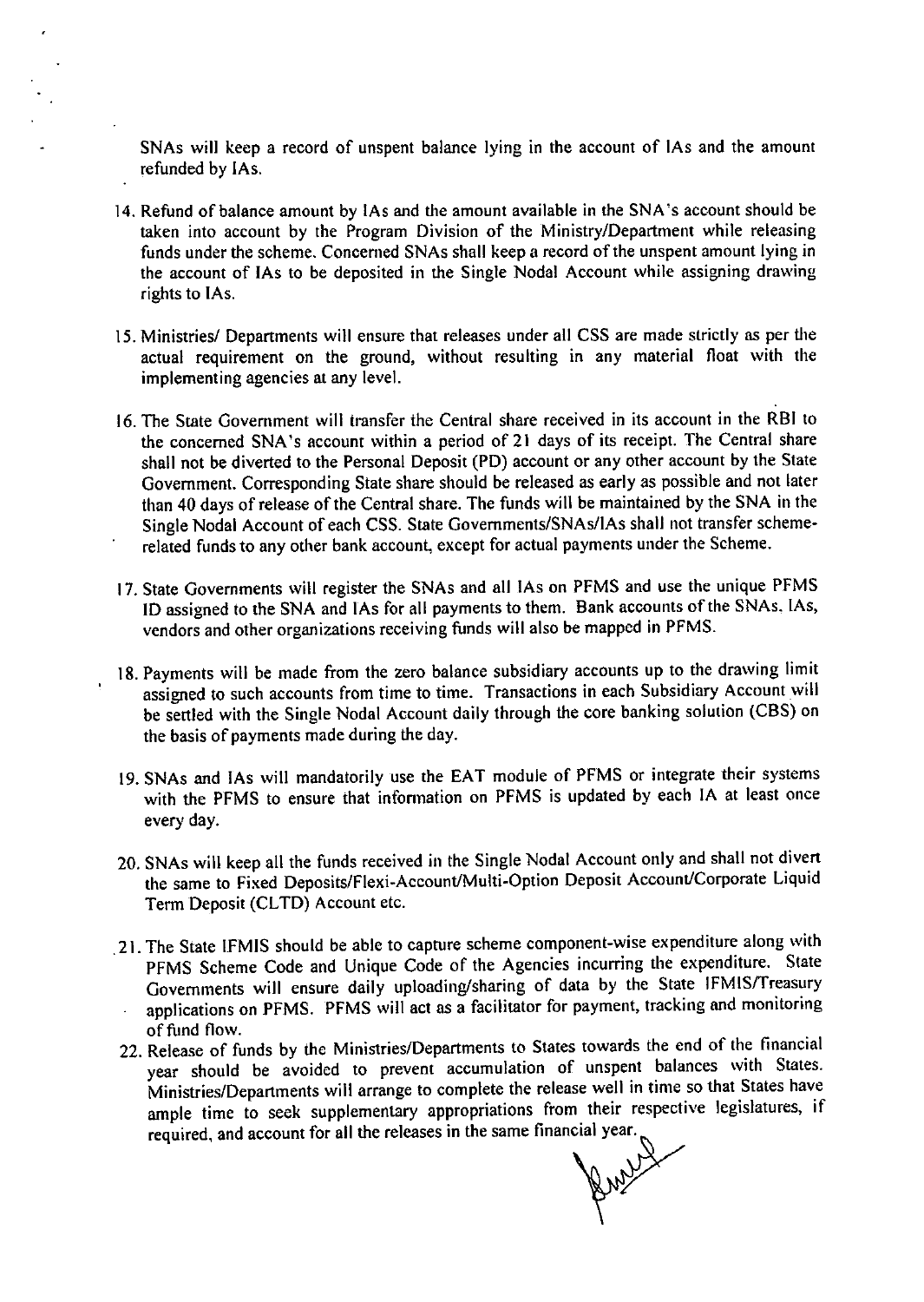- 23. In case of CSS having no State share and where as per the scheme guidelines, funds are released by the Central Ministry/Department directly to the districts/blocks/Gram Panchayats/lmplementing agencies, the requirement of notifying a single Nodal Agency and opening of a Single Nodal Account at the State level may be waived by the Secretary of the. Central Ministry/Department concerned in consultation with the Financial Adviser.
- UTs without legislature work directly in PFMS. Therefore, there is no need for them to open a Single Nodal Account. They will ensure that the funds are released to the vendors/beneficiaries 'just in time'. In case funds are to be released to any agency as per scheme guidelines, provision of Rule 230 (vii) of GRF 2017 will be strictly followed to avoid parking of funds, with agencies.
- Ministries/Departments shall undertake monthly review of the release of funds (both the Central and State Share) from the State treasury to the SNA, utilization of funds by SNAs and lAs and outputs/outcomes vis-à-vis the targets for each CSS.

This issues with the approval of Secretary (Expenditure) and shall supersede all earlier guidelines on this subject.

(Subhash Chandra Meena) Director (FCD) 011-24363543 E-mail: subhash.meena@nic.in

To,

- All Secretaries to the Government of India
- All Financial Advisors to the Government of India
- All Pr. CCAs/CCAs of all Ministries/Departments

Copy to:

- I. PSO to Secretary (Expenditure)
- 2. PPS to CGA
- Sr.PPS to Addl. Secretary (Expenditure)
- PSO to Addl. Secretary (Pers)
- 5. Sr. PPS to JS (PFC-II)
- 6. Sr. PPS to  $JS(PF-S)$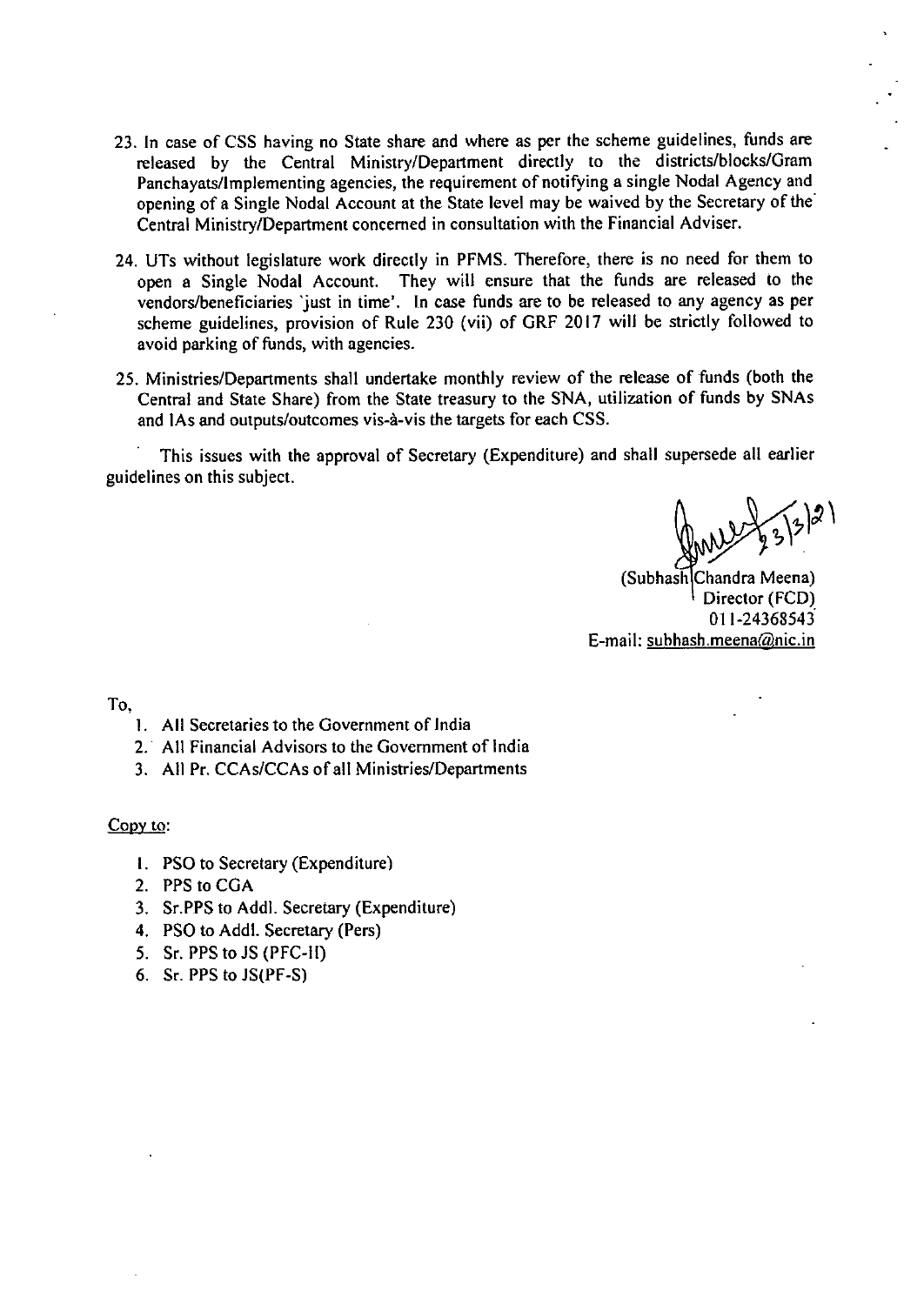### **F.No.1(13)/PFMS/FCD/2021 Government of India Ministry of Finance Department of Expenditure**  \*\*\*\*\*\*

5<sup>th</sup> Floor, Block 11, CGO Complex, New Delhi, the  $30<sup>th</sup>$  June, 2021

To

Chief Secretaries/ Principal Secretaries (Finance) : All States/ UTs

## **Subject: Procedure for Release of funds under the Centrally Sponsored Schemes (CSS) and monitoring utilization of the funds released**

**Madam/ Sir,** 

1).

Please refer to para 10 of this Department's letter of even number dated 23<sup>rd</sup> March, 2021 wherein it is stated that:

*"The SNAs shall ensure that the interest earned from the funds released should be mandatorily remitted to the respective Consolidated Funds on pro-rata basis in terms of Rule 230(8) of GFR, 2017. Interest earned should be clearly and separately depicted in PFMS, . scheme-specific portals integrated with PFMS and in MIS provided by banks."* 

In this regard, it is clarified that the Single Nodal Agency (SNA) of each CSS in the  $2.$ State shall compute the total interest earned out of the funds received in its account (both from the Central Government and the State Government) in the preceding financial year in the 1<sup>st</sup> week of April. The interest earned will be apportioned by the SNA between the Central and the State Government as per the approved funding pattern of the CSS and shall be deposited in the respective Consolidated Funds. In the current financial year (2021-22) such calculation may be done as on 15<sup>th</sup> October, 2021.

For Central Government, the amount shall be deposited in the Major Head 0049, Sub- $3<sub>1</sub>$ major Head  $\cdot$  01, Minor Head (i.e.0049-01-800) by the States and in the Major Head 0049, Sub-major Head-02, Minor Head 800 (i.e. 0049-02-800) by the UTs with Legislature.

An undertaking shall be furnished to this effect to the Ministry concerned of the 4. Central Government by the Secretary of the State Government in the enclosed format every year along with the proposal for release of the 1<sup>st</sup> instalment of funds under the CSS. For the current financial year (2021-22) such undertaking shall be furnished by 31<sup>st</sup> October, 2021.

This issues with the approval of the competent authority. 5.

Manaylo<br>(Abhay Kumar) **Director** Tele No. 24360647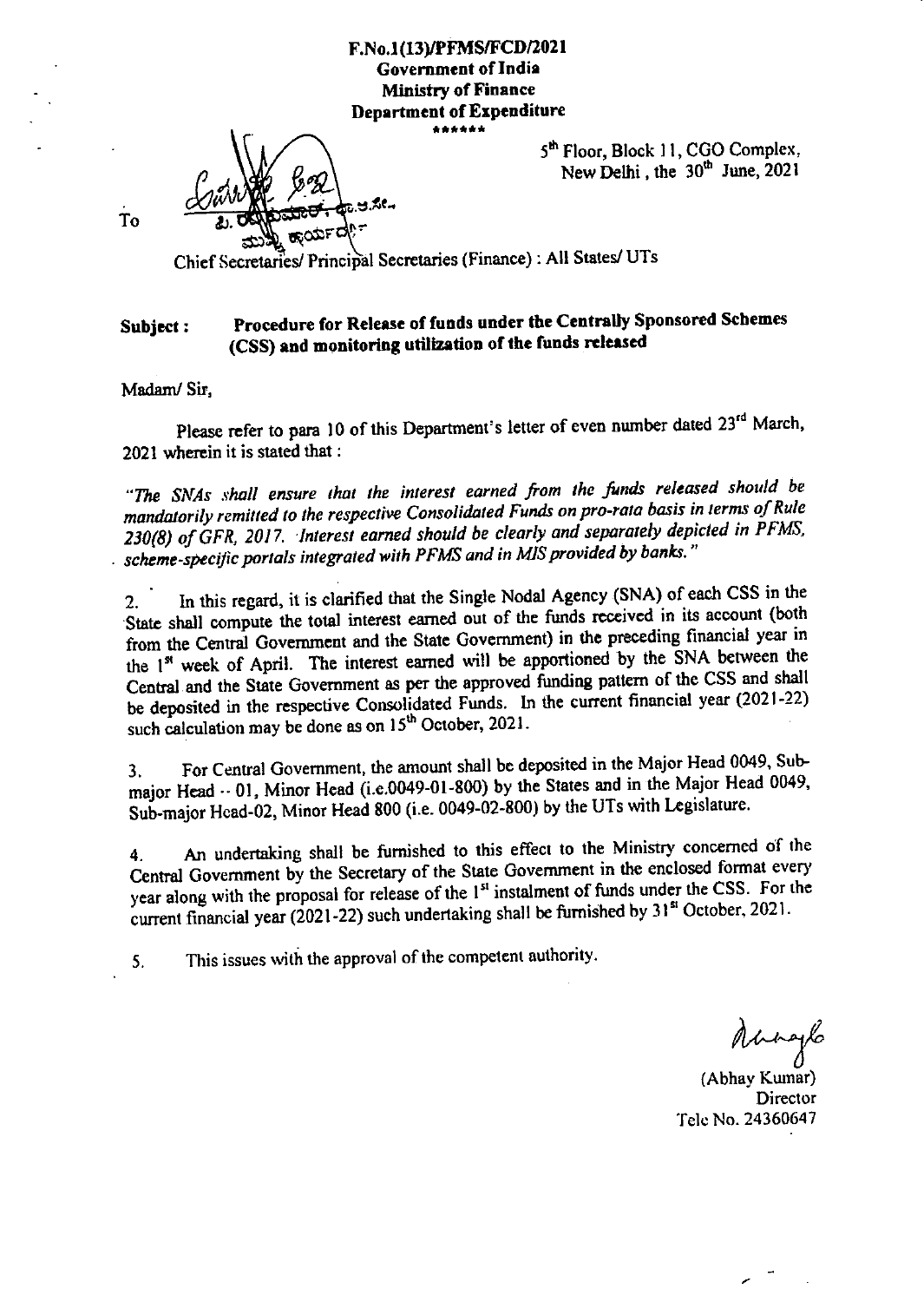| Government of | (State/UT)   |
|---------------|--------------|
| Department of |              |
|               |              |
| No.           | ۰<br>Dated : |

#### **UNDERTAKING**

It is hereby certified that an amount of Rs. was earned as interest from the finds received in the Single Nodal Account of the Centrally Sponsored Scheme (name of scheme) during the financial year \_\_\_\_\_\_. The funds under this CSS are shared between the Centre and the State/UT, in the ratio  $\frac{1}{\sqrt{1-\frac{1}{n}}}$ . Therefore, out of the interest earned during the financial year, an amount of Rs. has been deposited in the Consolidated Fund of India vide No. \_\_\_\_\_ dated \_\_\_\_\_\_ and an amount of Rs. has been deposited in the Consolidated Fund of the State/ UT.

J,

Name:

Designation:

l• •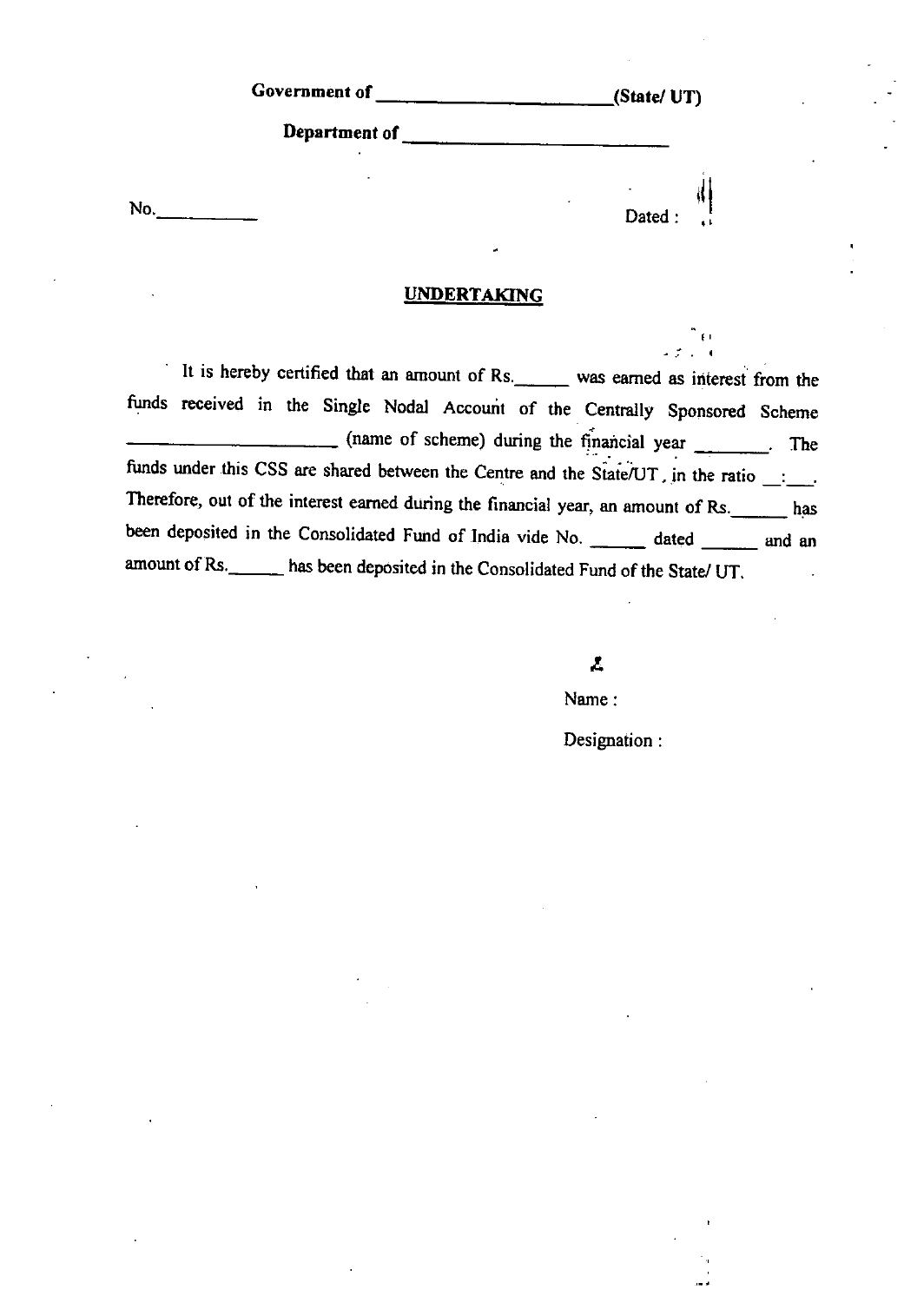# मध्यप्रदेश शासन वित्त विभाग. मंत्रालय

कमॉक : 22/आर. 50 /चार/ब-7/डीएमसी 2019 भोपाल दिनांक |  $\sigma$ मार्च 2019 प्रति. शासन के समस्त विभाग.

शासन के समस्त विभागाध्यक्ष. राज्य शासन के समस्त निगम/मंडल/ . बोर्ड एवं अन्य उपक्रम मध्यप्रदेश ।

विषय :— राज्य शासन के वित्तीय प्रबंधन हेतू दिशा-निर्देश ।  $000$ 

राज्य शासन के सुचारू वित्तीय प्रबंधन की दृष्टि से निम्नांकित निर्देश जारी किए जाते हैं :–

1/- व्यक्तिगत जमा पी0डी0/के-डिपॉजिट में जमा अव्ययित राशियाँ :- वित्त विभाग द्वारा विभागीय अधिकारियों को पी.डी. (व्यक्तिगत जमा) खाता / के–डिपॉजिट खोले जाने की अनुमति समय-समय पर दी गई है, जिसमें विभिन्न योजनाओं की राशि रखी गई है । इन योजनाओं के संचालित नहीं रहने अथवा पूर्ण हो जाने के उपरांत शेष अव्ययित राशि (यथाउपरांत, ''अव्ययित राशि'') राज्य की संचित निधि में जमा कर देना चाहिए।

1.1 - राज्य शासन के ध्यान में आया है कि कई विभागों द्वारा पी.डी. / के-डिपॉजिट खातों में उपलब्ध अव्ययित राशि को संचित निधि में जमा नहीं कराया गया है। अतः विभाग अंतर्गत प्रचलित समस्त पी.डी. खाते / के-डिपॉजिट की समीक्षा की जाकर निम्नानुसार कार्यवाही की जाये :-

- $(i)$ जिन पी.डी. खाते / के-डिपॉजिट में केवल अव्ययित राशि रखी है, उक्त राशि को राज्य की संचित निधि में जमा कराया जाकर ये खाते बंद किये जायें।
- $(ii)$ जिन पी.डी.खाते में अव्ययित राशि के साथ अन्य प्रचलित योजनाओं की राशि रखी है, वहॉ अव्ययित राशि की गणना कर उक्त राशि को राज्य की संचित निधि में जमा कराया जाये।
- $(iii)$ उपरोक्तानुसार कार्यवाही दिनांक 25 मार्च 2019 के पूर्व कर ली जाये तथा जानकारी संलग्न प्रारूप–1 में वित्त विभाग को भेजी जाये । इस दिनांक तक जानकारी प्राप्त नहीं होने पर यह माना जाएगा कि जिन पी.डी. खाते / के-डिपॉजिट में विगत 03 वर्षो में कोई संव्यवहार नहीं हुआ है, वे अव्ययित राशि से संबंधित है तथा दिनांक 28 मार्च, 2019 को ऐसे खाते कोषालय स्तर से बंद कर इन खातों में उपलब्ध राशियों को राज्य की संचित निधि में जमा कर दिया जाएगा ।

 $1/2/7$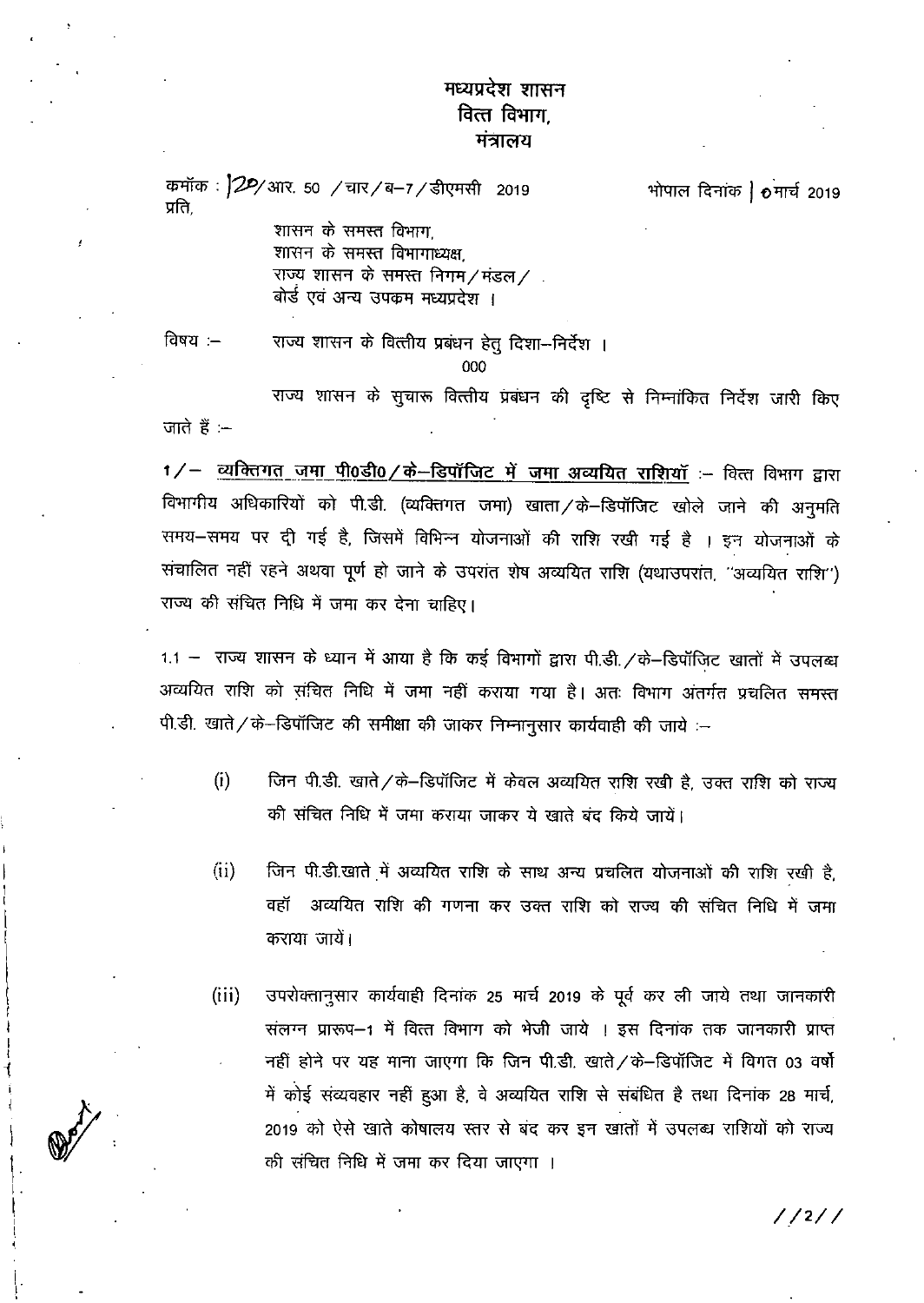## $1/211$

उपरोक्तानुसार संचित निधि में जमा कराई गई राशि की विभाग को यदि भविष्य में आवश्यकता  $1.2$ होती है, तो वित्त विभाग की सहमति से निर्धारित बजट प्रकिया अनुसार आवश्यक वित्तीय संसाधन विभाग को उपलब्ध कराए जा सकेंगे ।

2/- राज्य शासन के विभागों/अधीनस्थ कार्यालयों द्वारा बैंक खातों में जमा राशियाँ :-विभागों द्वारा राज्य की संचित निधि से आहरित राशियों को बैंक खातों में जमा किये जाने हेतु वित्त विभाग से सहमति प्राप्त की जाना अनिवार्य है । बैंक खाते खोलने के लिए भी वित्त विभाग की अनुमति आवश्यक हैं । ऐसे खातों में न्यूनतम आवश्यक सीमा में ही राशि रखी जानी चाहिए । इस संबंध में निम्नानुसार कार्यवाही की जाए :–

- विभागाध्यक्ष / अधीनस्थ कार्यालय स्तर पर संचालित जिन बैंक खातों के लिए वित्त  $(i)$ विभाग से अनुमति प्राप्त नहीं की गई है, उनकी संपूर्ण शेष राशियों को दिनांक 25 मार्च 2019 के पूर्व राज्य की संचित निधि में जमा कर ऐसे खाते बंद करवाएं जाए ।
- अनुमति प्राप्त बैंक खातों में उपलब्ध अव्ययित राशियों को दिनांक 25 मार्च 2019 के पूर्व  $(ii)$ राज्य की संचित निधि में जमा कराया जाए ।
- $(iii)$ अनुमति प्राप्त बैंक खातों में न्यूनतम आवश्यकता से अधिक राशि को दिनांक 25 मार्च 2019 के पूर्व राज्य की संचित निधि में जमा कराया जाए।
- इस संबंध में विभाग द्वारा की गई कार्यवाही की जानकारी प्रमाणीकरण सहित दिनांक  $(iv)$ 25 मार्च 2019 तक संलग्न प्रारूप–2 में वित्त विभाग को भेजी जाये ।
- $(v)$ दिनांक 25 मार्च 2019 तक उक्त निर्देश का पालन न किये जाने पर संबंधित शासकीय सेवक के विरूद्ध अनुशासनात्मक कार्यवाही की जावे।

उपरोक्त निर्देश निगम/मंडल/आयोग/विश्व विद्यालय/स्थानीय संस्थाएँ आदि अर्धशासकीय संस्थाओं द्वारा खोले गए ऐसे बैंक खातों जिनमें मात्र उनके स्वंय के स्त्रोतों से प्राप्त धनराशि रखी जाती है, पर लागू नहीं होंगे। यदि ऐसी संस्थाओं के किसी बैंक खातों में संचित निधि से प्राप्त शासकीय योजनाओं की अव्ययित राशियाँ रखी है, तो उसका आंकलन कर अव्ययित राशि को राज्य की संचित निधि में जमा करने की कार्यवाही करें।

 $1/3/7$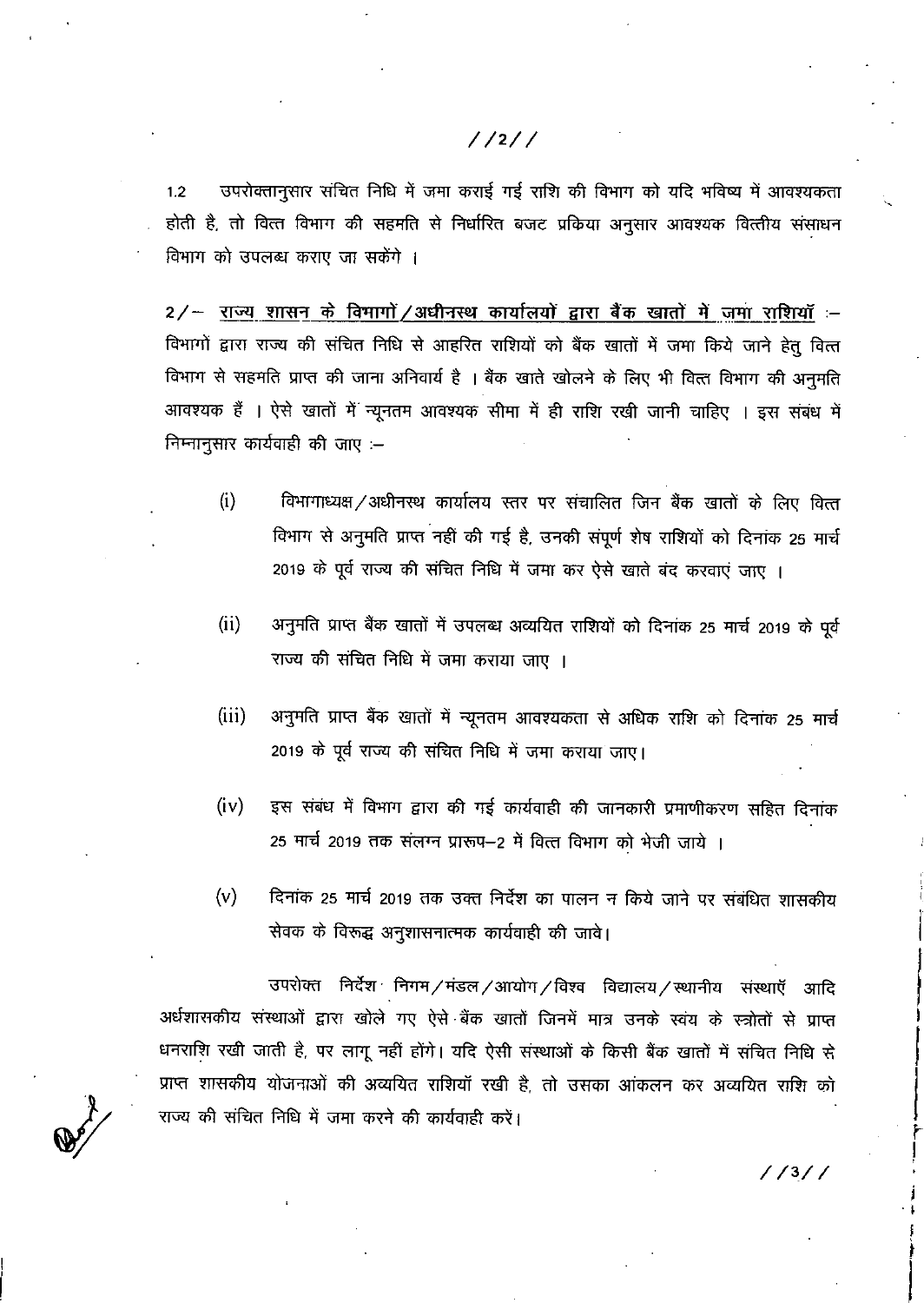### $1/3/7$

### 3/- राज्य शासन के उपकर्मो, संस्थानों द्वारा बैंक खातों में जमा राशियाँ :-

(i) राज्य शासन के अनेक संस्थानों, उपकर्मों आदि द्वारा बैंक खातों में काफी अधिक राशि रखी गई है। कल्याणकारी राज्य की अवधारणा अनुसार प्रदेश की जनता से प्राप्त राशि का अधिकाधिक उपयोग प्रदेश के विकास में होना चाहिए। ऐसे संस्थानों की जमा राशियॉ सामान्यतः दो प्रकार की हो सकती हैं :–

- (a) स्वयं के स्त्रोत से प्राप्त राशि
- (b) केन्द्र / राज्य शासन की संचित निधि /अन्य स्त्रोतों से प्राप्त राशि ।

 $(ii)$ संस्थानों द्वारा बैंकों में विनियोजित/जमा राशियों पर पृथक–पृथक दरों पर ब्याज प्राप्त होता है, एवं चालू खातों में कोई ब्याज प्राप्त नहीं होता। संभव है कूछ संस्थानों की राशि अपेक्षाकृत कम ब्याज पर सावधि जमा खाते हों। राज्य शासन द्वारा तरलता प्रबंधन एवं व्यय की पूर्ति के लिए प्राप्त किये जा रहे ऋण की ब्याज दर, उपरोक्त ब्याज दरों से अपेक्षाकृत अधिक रहती है, जिससे राज्य शासन पर ब्याज भुगतान का अतिरिक्त व्यय भार उत्पन्न होता है। अतः ऐसी राशियों के लिए कोषालयों में विशेष खाते (Special Deposit Account) खोलने की व्यवस्था की गई है, जिसके निर्देश पृथक से जारी किये जा रहे हैं । ऐसे खातों में केन्द्र / राज्य शासन की संचित निधि / अन्य स्त्रोतो से प्राप्त राशि के जमा पर ब्याज देय नहीं होगा, परंतु स्वयं के स्त्रोत से प्राप्त राशि को जमा करने पर ब्याज दिया जाएगा । यह ब्याज दर भारतीय स्टेट बैंक की तत्समय प्रचलित सावधि जमा दर + 0.5 % अथवा राज्य शासन की उधार दर (Borrowing rate), इन दोनों में जो भी कम हो, होगी । उपरोक्त व्यवस्था से राज्य शासन तथा संस्थानों / उपकम दोनों पूर्व की अपेक्षा लाभप्रद स्थिति में रहेंगे।

 $(iii)$ उपरोक्तानुसार बैंक खातों में उपलब्ध राशियों को 31 मार्च 2019 तक कोषालय में विशेष खातों में जमा कराया जाए ।

4/- शासकीय/अर्धशासकीय संस्थाओं द्वारा लामांश/आधिक्य राशि राज्य की संचित निधि में जमा करना :-- शासन की कार्यपालिक / विधायी शक्तियों के अंतर्गत अनेक संस्थाओं को राज्य शासन द्वारा राजस्व / पूंजीगत संसाधन उपलब्ध कराये गये है, अथवा विशेष प्राधिकार प्रदान किया गया है । राज्य शासन के कल्याणकारी कार्यो के लिए वित्तीय उपलब्धता बनाए रखने के लिए इन संस्थाओं की सम्यक भागीदारी की आवश्यकता के दृष्टिगत निम्नानुसार व्यवस्था निर्धारित की जाती है:—

ऐसे संस्थान, जिनमें राज्य शासन की अंशपूजी है तथा संस्थान द्वारा मुख्यतः व्यावसायिक  $(i)$ गतिविधियाँ संचालित की जाती हैं, द्वारा लाभांश राज्य शासन को दिया जाये ।

(ii) ऐसे संस्थान, जो नियामक स्वरूप के है या सर्विस प्रोवाईडर आदि का कार्य करते है, द्वारा उपलब्ध आधिक्य राशि (Disposable surplus) को राज्य शासन की संचित निधि में जमा कराया जाये।

//4//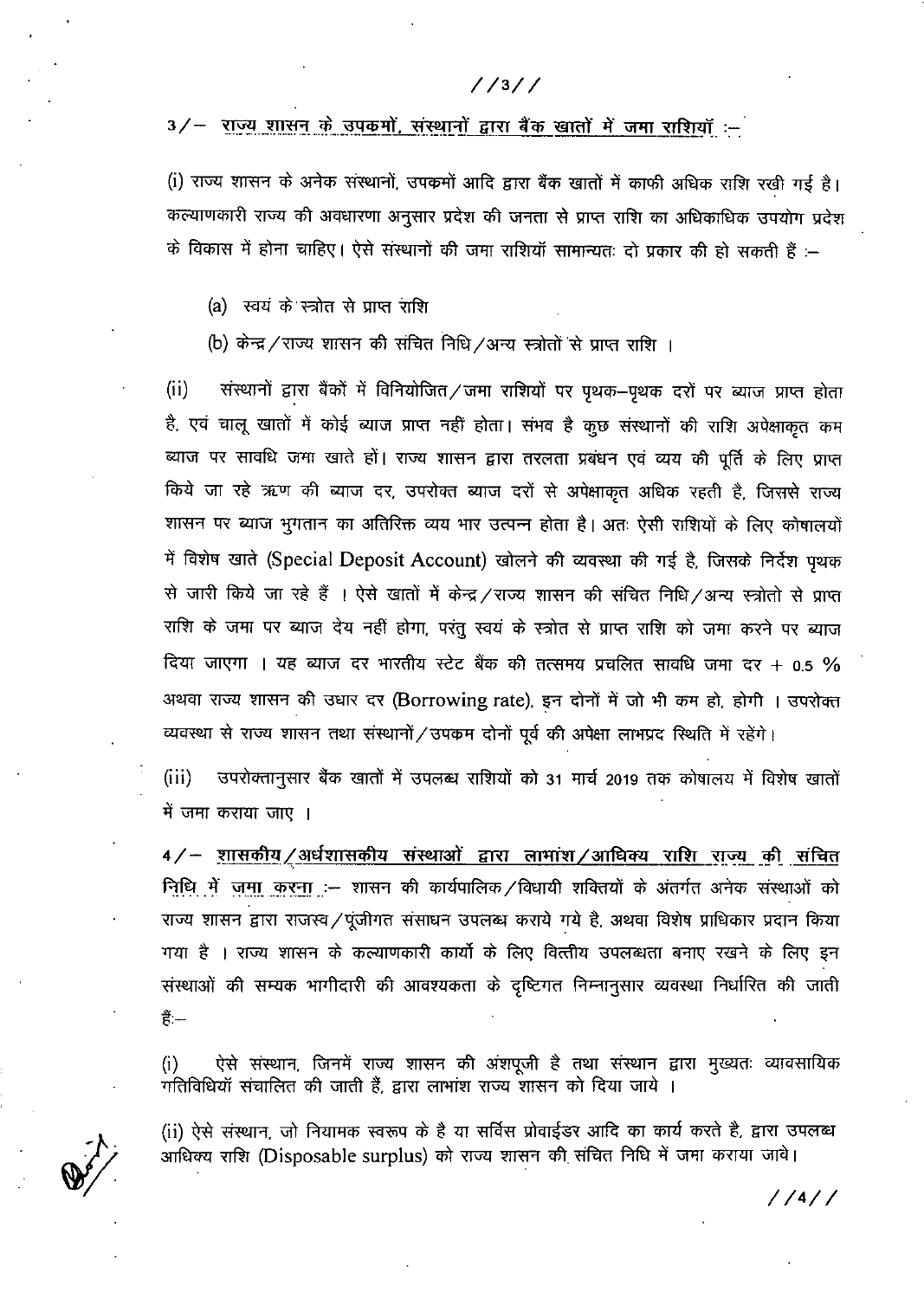संस्थानों के वर्गीकरण तथा लाभांश या आधिक्य राशि (Disposable surplus) का निर्धारण  $(iii)$ निम्नांकित समिति द्वारा किया जावेगा :-

| (a) भारसाधक सचिव, वित्त विभाग                   | अध्यक्ष |
|-------------------------------------------------|---------|
| (b) भारसाघक सचिव (प्रशासकीय विभाग)              | सदस्य   |
| (c) आयुक्त, संस्थागत वित्त                      | सदस्य   |
| (d) भारसाधक अधिकारी (संबंधित संस्थान)           | सदस्य   |
| (e) अध्यक्ष की अनुमति से अन्य कोई व्यक्ति   . — | सदस्य   |

समिति में सहमति नहीं होने पर वित्त विभाग द्वारा प्रकरण, मुख्य सचिव को भेजा जाएगा एवं मुख्य सचिव द्वारा लिया गया निर्णय अंतिम एवं बाध्यकारी होगा । जहाँ आवश्यक हो, प्रशासकीय विभाग समिति / मुख्य सचिव के निर्णय के पालन हेतु संबंधित नियम / अधिनियम में यथोचित प्रावधान करने <u>े हेतु</u> कार्यवाई करेंगें।

5/- शासकीय नियुक्तियों में प्रकिया का युक्तियुक्तकरण :- वित्तीय वर्ष 2018-19 में कतिपय विभागों द्वारा नवीन पद निर्मित कराए गए है। उक्त पदों पर तथा पूर्व में निर्मित पदों पर नियुक्ति विभिन्न विभागों द्वारा अलग-अलग प्रकियाओं द्वारा की जा रही है। इस हेतु प्रशासकीय विभागों द्वारा प्रकिया के युक्तियुक्तकरण की आवश्यकता तथा वित्तीय संसाधनों की उपलब्धता के परिप्रेक्ष्य में समस्त नवीन नियुक्तियों के संबंध में कार्यवाही के पूर्व वित्त विभाग से सहमति प्राप्त की जावे।

6/- पूंजीगत कार्यों का प्रबंधन :- प्रदेश में पूंजीगत कार्यों के कियान्वयन में निरंतरता बनी रहे तथा वित्तीय संसाधनों के अभाव में विलम्ब के कारण लागत में वृद्धि नहीं हो, इस उद्देश्य को दृष्टिगत रखते हुए निम्नांकित व्यवस्था निर्धारित की जाती है :--

 $(i)$ प्रशासकीय स्वीकृति/कार्यादेश स्वीकृति – वित्तीय प्रबंधन की दृष्टि से तीन सूचकांक तयू किये जाते हैं, जिनकी गणना निम्नानुसार की जावेगी :--

वार्षिक पूंजीगत उपलब्धता = वार्षिक बजट अनुमान (BE) में पूंजीगत व्यय हेतु उपलब्ध राशि

सूचकांक-1 = (विभाग द्वारा जारी प्रशासकीय स्वीकृतियों की सकल राशि - इन स्वीकृतियों के विरूद्व वित्तीय वर्ष के प्रारंभ की स्थिति में व्यय) / (वार्षिक पूंजीगत उपलब्धता)

सूचकांक-2 = (विभाग द्वारा स्वीकृत टेण्डर अन्तर्गत संविदा के लंबित दायित्व + भूअर्जन की राशि + वन विभाग को दी जाने वाली राशि – इन स्वीकृत टेण्डरों के विरूद्व वित्तीय वर्ष के प्रारंभ की रिथति में व्यय) / (वार्षिक पूंजीगत उपलब्धता)

 $1/4/7$ 

 $1/5/7$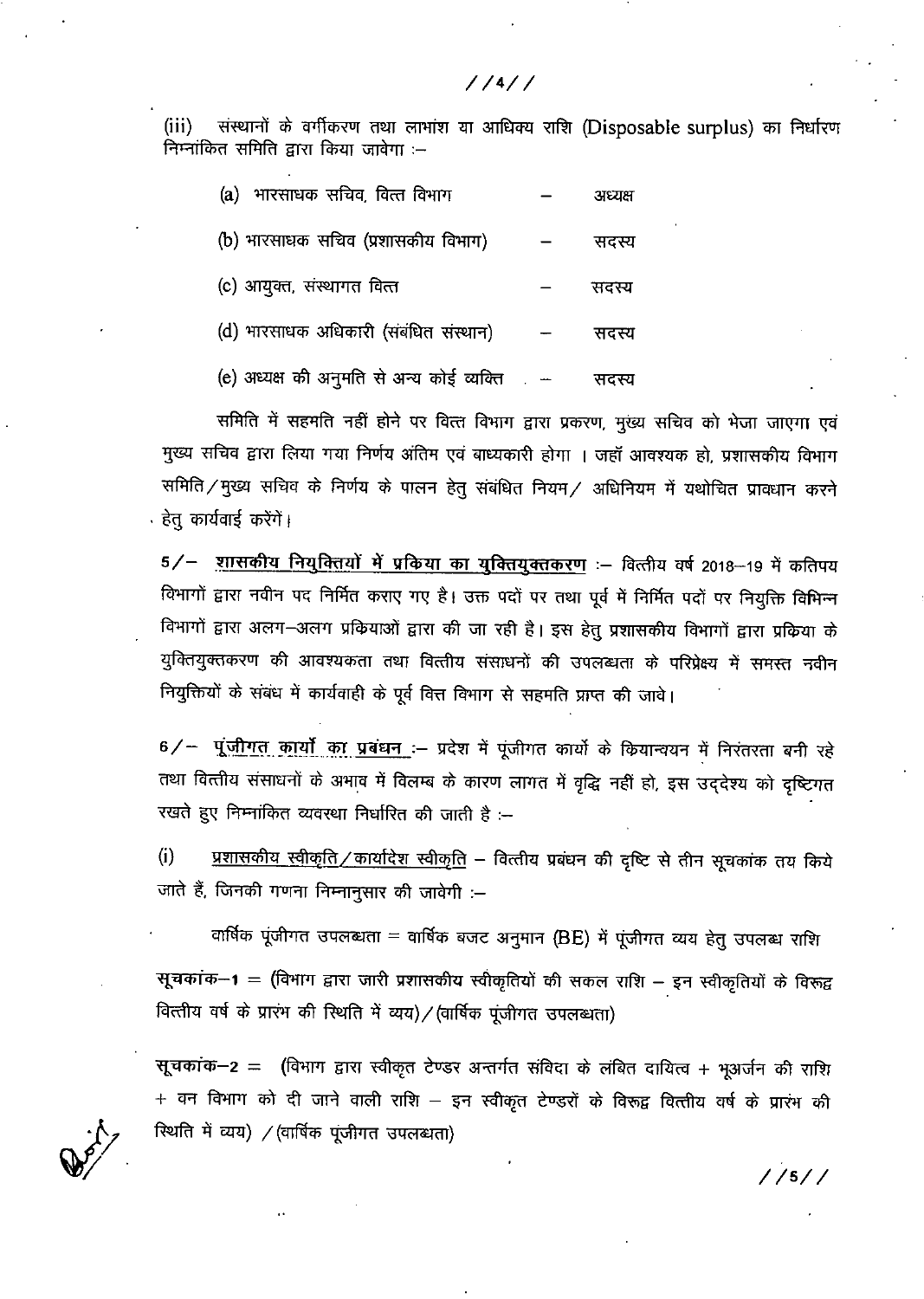सूचकांक-3 = (विभाग द्वारा स्वीकृत टेण्डर अन्तर्गत संविदा के लंबित दायित्व में दी जाने वाली राशि – इन स्वीकृत टेण्डरों के विरूद्व वित्तीय वर्ष के प्रारंभ की स्थिति में व्यय) / (वार्षिक पूंजीगत उपलब्धता)

इन सूचकांकों की अधिकतम सीमा प्रमुख निर्माण विभागों के लिए निम्न तालिका अनुसार निर्धारित की जाती हैं :–

| अधिकतम<br>सीमा | जल संसाधन | विकास<br>नर्मदाघाटी<br>प्राधिकरण | निर्माण<br>लाक<br>विभाग | लोक<br>स्वास्थ्य<br>यांत्रिकी विमाग |
|----------------|-----------|----------------------------------|-------------------------|-------------------------------------|
| सूचकांक–1      | 6         |                                  |                         |                                     |
| सूचकांक–2      |           |                                  | $3.5\,$                 |                                     |
| सूचकांक–3      |           |                                  |                         |                                     |

उपरोक्त 04 विभागों को छोड़कर अन्य सभी विभागों के लिए सूचकांक–1 की अधिकतम सीमा 3 (तीन) नियत की जाती है । सूचकांक-2 एवं सूचकांक-3 ऐसे विभागों पर लागू नहीं होगे ।

.<br>प्रशासकीय स्वीकृति / कार्यादेश जारी करने के पूर्व सक्षम प्राधिकारी सुनिश्चित करेगें कि इन सूचकांको का माप (Value) उपरोक्त तालिका में इन सूचकांको के लिए निर्धारित अधिकतम सीमा से अधिक नहीं हो ।

स्पष्टीकरण – उपरोक्त गणना में प्रशासकीय स्वीकृतियॉ/स्वीकृत टेडर/वार्षिक पूंजीगत उपलब्धता की गणना में अस्थाई/एकबारगी(One Time) स्वरूप के संसाधन तथा इनसे होने वाले व्ययों को शामिल न किया जाये । उदाहरण :- एक विभाग को वार्षिक बजट में स्थाई स्वरूप की योजनाओं के लिए रूपये 250 करोड़ की धनराशि उपलब्ध है तथा जिला माईनिंग फण्ड से रूपये 50 करोड़ का पृथक बजट प्रावधान किया गया है एवं विभाग के लिए सूचकांक-1 की अधिकतम सीमा 3 है। ऐसे विभाग के लिए स्थाई स्वरूप की योजनाओं के लिए सकल प्रशासकीय स्वीकृतियों (जिला माईनिंग फण्ड में स्वीकृत परियोजनाओं को छोड़कर) में से इन स्वीकृतियों के विरूद्ध वित्तीय वर्ष के प्रारंभ तक हुए व्यय को घटाने पर यह आंकड़ा 250x3= रूपये 750 करोड़ से अधिक नही होना चाहिए। जिला माईनिंग फण्ड से प्राप्त बजटीय संसाधन उस योजनांतर्गत विभाग को स्वीकृत/वित्त पोषित कार्यो के लिए ही व्यय किये जाने चाहिए ।

प्रशासकीय स्वीकृतियों के लिए वित्तीय आवश्यकता – पूंजीगत कार्यो के लिए प्रशासकीय  $(ii)$ स्वीकृति हेतू सक्षम वित्तीय समितियों के समक्ष प्रस्तुत किये जाने वाले एजेंडा के साथ प्रारूप–3 में जानकारी उपलब्ध कराई जाए ।

 $1/6/7$ 

### $1/5/7$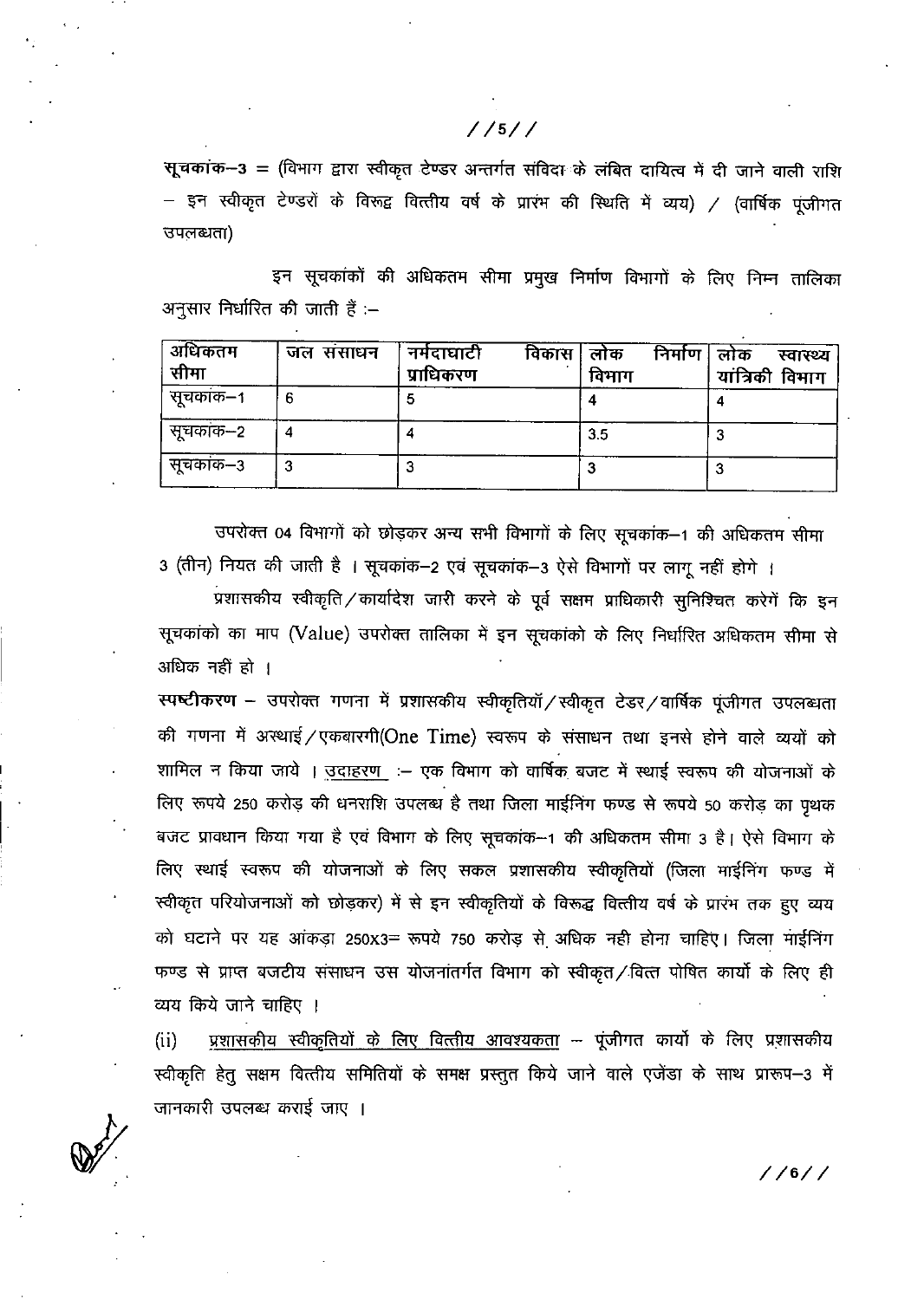$1/6/7$ 

डिपॉजिट वर्क – निर्माण विभागों के डिपॉजिट वर्क्स के तहत "वर्क्स–डिपॉजिट" में राशियॉ  $(iii)$ जमा की जाती हैं। इन कार्यों में से कुछ कार्य प्रारंभ ही नहीं किये गये है, अथवा कार्य पूर्ण होने के बाद राशि शेष रह गई हैं। अतः ऐसी समस्त शेष राशियां राज्य शासन के राजस्व शीर्ष में दिनांक 31 मार्च 2019 के पूर्व जमा की जायें। संबंधित कार्यों में आवश्यकता होने पर ऐसी जमा राशियां, निर्धारित बजट प्रकिया अनुसार उपलब्ध कराई जावेगी।

7/- उक्त निर्देश तत्काल प्रभाव से लागू होंगे ।

मध्यप्रदेश के राज्यपाल के नाम से तथा आदेशानुसार  $0.0007$   $(0|3|3019)$ (डॉ मनोज गोविल) प्रमुख सचिव मध्यप्रदेश शासन, वित्त विभाग मंत्रालय,भोपाल भोपाल, दिनांक / 6मार्च 2019

कमॉक :  $2$  / आर. 50 / चार/ब-7/डीएमसी 2019 प्रतिलिपि :—

1 महालेखाकार (लेखा एवं हकदारी) प्रथम,मध्यप्रदेश लेखा भवन बुक 1 ग्वालियंर की ओर सूचनार्थ। 2 आयुक्त, कोष एवं लेखा मध्यप्रदेश भोपाल की ओर आवश्यक कार्यवाही हेतु प्रेषित।

उप सचिव मध्यप्रदेश शासन, वित्त विभाग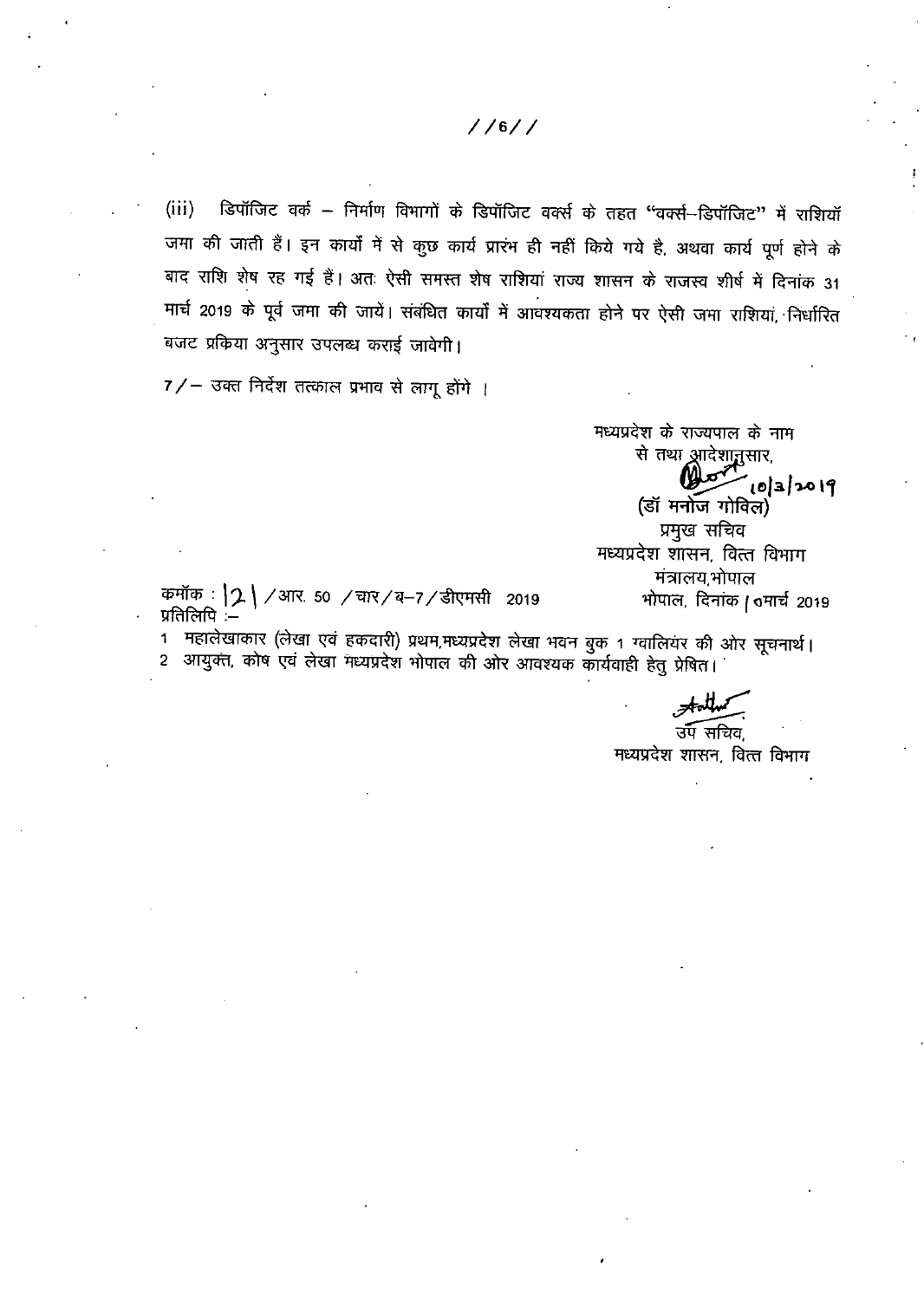प्रारूप-1

# व्यक्तिगत जमा (पी0डी0) / के-डिपॉजिट में जमा राशियाँ

| स०<br>ФΟ | खाता संधारणकर्ता  <br>कार्यालय / अधिकारी | खाते का प्रकार <br>(पी.डी. /<br>के–डिपॉजिट) | 01 मार्च<br>2019 को<br>खाते में<br>उपलब्ध कुल<br>राशि (रूपये<br>में) | कॉलम ४<br>में से खाते<br>मे उपलब्ध<br>अव्ययित<br>राशियाँ<br>(रूपये में) | संचित<br>निधि में<br>जमा कराई<br>गई राशि<br>(रूपये में) | संचित<br>निधि में <br>राशि<br>जमा<br>करने<br>की<br>दिनांक | यदि खता<br>बंद किया<br>हो,तो<br>खाता बंद<br>करने की<br>दिनांक | अभ्युक्ति |
|----------|------------------------------------------|---------------------------------------------|----------------------------------------------------------------------|-------------------------------------------------------------------------|---------------------------------------------------------|-----------------------------------------------------------|---------------------------------------------------------------|-----------|
|          | $\overline{2}$                           | З                                           |                                                                      | 5                                                                       | 6                                                       |                                                           | 8                                                             | 9         |
|          |                                          |                                             |                                                                      |                                                                         |                                                         |                                                           |                                                               |           |

### प्रमाण–पत्र

प्रमाणित किया जाता है कि विभाग के अंतर्गत समस्त व्यक्तिगत जमा / के--डिपॉजिट,की जानकारी उपरोक्तानुसार प्रस्तुत है। जिन खातों में केवल अव्ययित राशियॉ उपलब्ध थीं, उनको ऐसी राशि संचित निधि में जमा कर बंद कर दिया गया है । जिन खातों में अंशतः अव्ययित राशियाँ थी, उनमें उपलब्ध समस्त अव्ययित राशियाँ राज्य की संचित निधि में जमा कर दी गई हैं ।

> विभागाध्यक्ष के हस्ताक्षर एवं पदमुद्रा दिनांक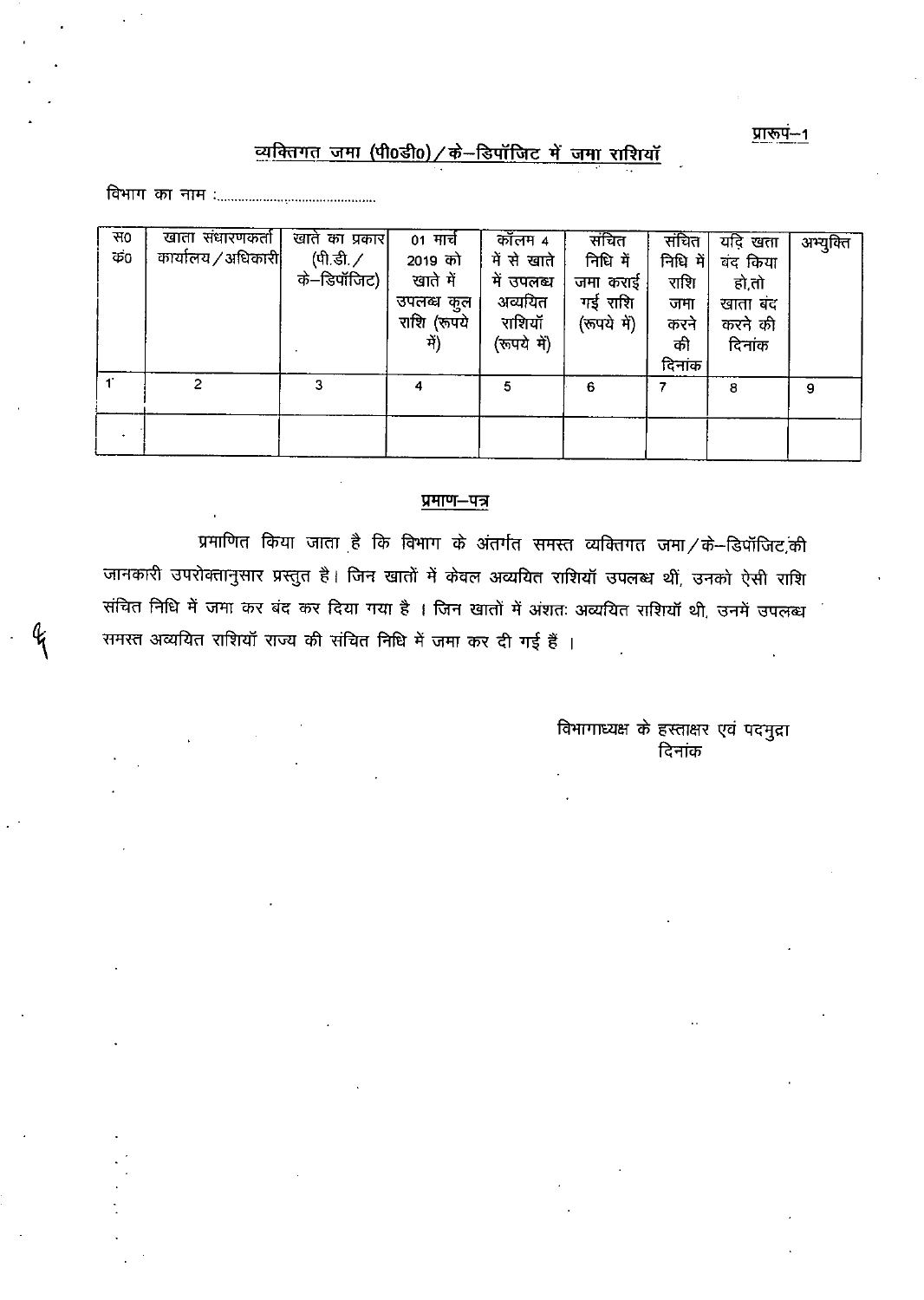राज्य शासन के विभागों / अधीनस्थ कार्यालयों द्वारा बैंक खातों में जमा राशियाँ 

| स0<br>कं0 | कार्यालय<br>जिसके<br>द्वारा खाता<br>संधारित<br>किया जा<br>रहा हैं | बैंक का<br>आईएफएससी<br>कोड़ एवं खाता<br>कमॉक | क्या उक्त खाता '<br>खोले जाने की<br>अनुमति वित्त<br>विभाग से प्राप्त<br>(हॉं / नही) | यदि वित्त विभाग से<br>अनुमति नही है<br>बैंक खाते में   |                               |                                                                  | यदि वित्त विभाग से<br>अनुमति प्राप्त है अथवा<br>वित्त विभाग की अनुमति<br>आवश्यक नही है |                                                                     | यदि वित्त विभाग से अनुमति है                      | अभ्युक्ति |
|-----------|-------------------------------------------------------------------|----------------------------------------------|-------------------------------------------------------------------------------------|--------------------------------------------------------|-------------------------------|------------------------------------------------------------------|----------------------------------------------------------------------------------------|---------------------------------------------------------------------|---------------------------------------------------|-----------|
|           |                                                                   |                                              |                                                                                     | उपलब्ध राशि<br>संचित निधि में<br>जमा करने की<br>दिनांक | खाता बंद<br>करने की<br>दिनांक | खाते में<br>उपलब्ध<br>अव्ययित<br>राशि का<br>आंकलन<br>(रूपये में) | उक्त राशि<br>संचित निधि<br>में जमा<br>करने की<br>दिनांक                                | एक माह की<br>आवश्यकता<br>से अधिक<br>राशि का<br>आंकलन<br>(रूपये में) | उक्त राशि संचित<br>निधि में जमा<br>करने की दिनांक |           |
|           |                                                                   | 3.                                           | 4                                                                                   | 5                                                      | 6.                            |                                                                  | 8                                                                                      | 9                                                                   | 10                                                | 11        |

<u>नोट 1</u> :- (बैंक खाते का आशय चालू बैंक खाता / बचत खाता / सावधि जमा अथवा बैंक /अन्य वित्तीय संस्थाओं में रखे गए किसी भी Instrument से हैं ) नोट 2 :– निगम/मंडल/आयोग/विश्व विद्यालय/स्थानीय संस्थाएँ आदि द्वारा स्वंय की स्त्रोतों से प्राप्त धन राशि रखने के लिए अनुमति की आवश्यकता नही है परंतु यदि ऐसी संस्थाओं के किसी बैंक खातों में संचित निधि से प्राप्त शासकीय योजनाओं की अव्ययित राशियाँ रखी है, तो उसका आंकलन कर अव्ययित राशि को राज्य की संचित निधि में जमा करने की कार्यवाही करें।

#### प्रमाण-पत्र

प्रमाणित किया जाता है कि विभाग के अंतर्गत तथा सभी अधीनस्थ कार्यालयों द्वारा संचालित समस्त बैंक खाते की जानकारी इस प्रारूप में उपलब्ध कराई गई है । जिन खातों को संचालित करने की वित्त विभाग से अनुमति प्राप्त नहीं है, उक्त सभी खाते बंद कर राशियॉ संचित निधि में जमा कर दी गई है । जिन खातों को संचालित करने की अनुमति वित्त विभाग से प्राप्त है, उनमें एक माह की आवश्यकता का आंकलन कर शेष राशि संचित निधि में जमा कर दी गई हैं । जिन खातों को संचालित करने की अनुमति प्राप्त हैं, अथवा जिन खातों को संचालित करने की अनुमति आवश्यक नहीं है (निकाय/मंडल आदि हेतु) उनमें अव्ययित राशि का आंकलन कर उक्त राशि को संचित निधि में जमा कर दिया गया है ।

> विभागाध्यक्ष के हस्ताक्षर एवं पदमुद्रा दिनांक

प्रारूप--2